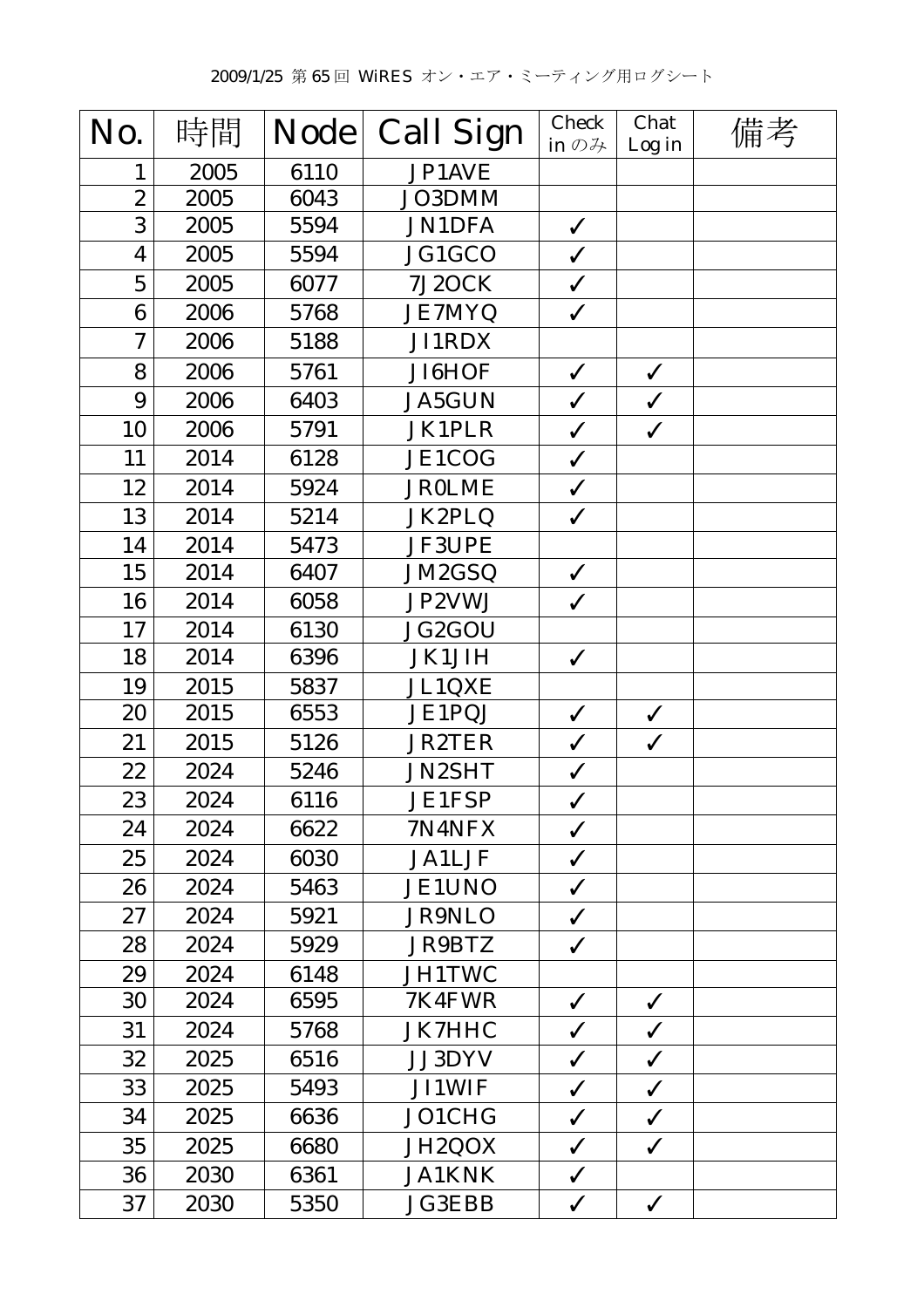| 38 | 2030 | 6591 | 7M1RUL        | $\checkmark$ | $\checkmark$ |  |
|----|------|------|---------------|--------------|--------------|--|
| 39 | 2030 | 6081 | <b>JR3ROY</b> |              |              |  |
| 40 | 2039 | 6469 | <b>JK3SPC</b> | $\checkmark$ |              |  |
| 41 | 2039 | 6431 | JO3OIX        |              |              |  |
| 42 | 2039 | 6091 | <b>JA6VUX</b> | $\checkmark$ |              |  |
| 43 | 2039 | 5448 | <b>JI4ERM</b> |              |              |  |
| 44 | 2047 | 6452 | <b>JE3JBA</b> | $\checkmark$ |              |  |
| 45 | 2047 | 5617 | <b>JA6BHL</b> | $\checkmark$ |              |  |
| 46 | 2047 | 6479 | <b>JJ0NOO</b> | $\checkmark$ |              |  |
| 47 | 2047 | 5587 | <b>JL8HEJ</b> | $\checkmark$ |              |  |
| 48 | 2049 | 6536 | JH1PEX        | $\checkmark$ | $\checkmark$ |  |
| 49 | 2049 | 5026 | <b>JH0WYT</b> | $\checkmark$ | $\checkmark$ |  |
| 50 | 2050 | 5015 | <b>JI0TWA</b> | $\checkmark$ |              |  |
| 51 | 2050 | 5577 | <b>JA2PIT</b> | $\checkmark$ |              |  |
| 52 | 2050 | 6155 | JR1BPO        | $\checkmark$ |              |  |
| 53 | 2050 | 5026 | <b>JJ0OBU</b> | $\checkmark$ |              |  |
| 54 | 2054 | 5488 | JJ2MMH        | $\checkmark$ |              |  |
| 55 | 2054 | 5795 | JJ2RON        |              |              |  |
| 56 | 2054 | 6277 | <b>JE3QPA</b> | $\checkmark$ |              |  |
| 57 | 2054 | 6629 | JH3PYJ        | $\checkmark$ |              |  |
| 58 | 2054 | 5185 | 7N4SLQ        | $\checkmark$ |              |  |
| 59 | 2101 | 6149 | <b>JI0KRI</b> |              |              |  |
| 60 | 2103 | 5456 | JQ2SZC        | $\checkmark$ | $\checkmark$ |  |
| 61 | 2103 | 5456 | <b>JQ2SZD</b> | $\checkmark$ | $\checkmark$ |  |
| 62 | 2105 | 6637 | <b>JF9JAX</b> |              |              |  |
| 63 | 2105 | 5316 | JE3MXU/3      |              |              |  |
| 64 | 2105 | 6654 | JO3PVR        | $\checkmark$ |              |  |
| 65 | 2105 | 6278 | <b>JF1AUT</b> | $\checkmark$ |              |  |
| 66 | 2116 | 6561 | JI1DMH        | ✓            |              |  |
| 67 | 2116 | 6587 | JQ2TFT/1      |              |              |  |
| 68 | 2116 | 5582 | <b>JR2SRH</b> | ✓            |              |  |
| 69 | 2117 | 6225 | JF1CDO        | $\checkmark$ | $\checkmark$ |  |
| 70 | 2117 | 5971 | JI1FPY        | $\checkmark$ | $\checkmark$ |  |
| 71 | 2117 | 5550 | <b>JL1SGT</b> | $\checkmark$ | $\checkmark$ |  |
| 72 | 2125 | 5597 | 7N4SEJ        | $\checkmark$ |              |  |
| 73 | 2125 | 6485 | JG2OLL        | $\checkmark$ |              |  |
| 74 | 2125 | 5018 | <b>JH0FFT</b> | $\checkmark$ |              |  |
| 75 | 2125 | 5448 | JN4UVQ        | $\checkmark$ |              |  |